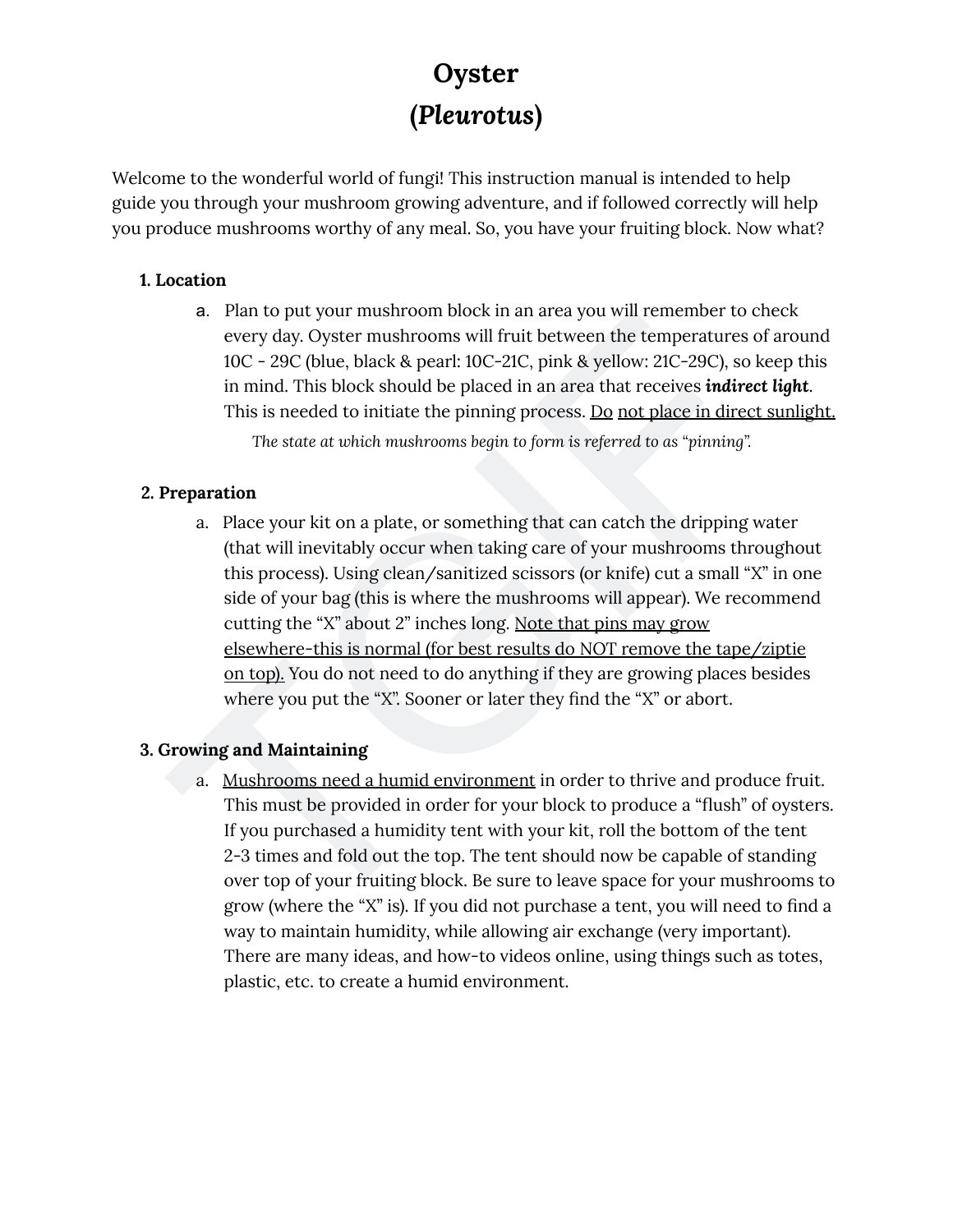- d a y (or as much as necessary, any time the walls are dry). Placing a damp paper towel (and redampening as needed) on the bottom around your block is recommended to help keep the humidity up. If you don't have a spray bottle, place a container of water inside of the tent (not as effective, but better than nothing). Non-chlorinated water is ideal but not required (chlorine can mostly be removed from tap water by letting it sit for 24 hours, or boiling it then letting cool).
- b. To maintain humidity, spray the inside of the humidity tent 2-4 times a term of the constrance and the better (and redampening as needed) on the bottom around your block is recommended to help keep the humidity up. If c. If you can keep the humidity up, your oyster mushrooms should start emerging from the "X" within a few days to a few weeks. Once they start growing, avoid spraying the mushrooms directly. Remember, it is important to spray the tent walls daily and ensure the mushrooms get an adequate amount of fresh air. Oyster mushrooms will take all the air they can get, and you can tell what they are lacking by how they grow in the environment you have provided. For example: if you are getting long stems with small caps, this indicates the mushroom is searching for fresh air. Increase air exchange, while maintaining humidity as much as possible. This can be done by removing the tent occasionally for short periods at a time, propping up the tent, or putting a small fan in the distance to circulate air. If your mushrooms start looking like they are "wilting", this is an indication that the air exchange is too much for the humidity level (dry), and you are not misting the walls of the tent enough. Growing mushrooms is a fine balance of maintaining relative humidity, while providing enough oxygen for the mushrooms to flourish. Remember, mushrooms are like us; inhaling oxygen, and exhaling CO2.
	- d. If mushrooms start growing beyond the tents capability, remove it and continue misting the surrounding area and gently on the mushrooms themselves (do this routinely if able) or harvest them.

#### **4. Harvest**

a. Once your mushrooms start pinning (starting formation of the mushroom fruiting body), they should be ready for harvest within a week. Oyster mushrooms are considered at their prime right before the cap starts turning upwards. The cap should be extended, and the outer edges turned slightly down (this is mostly due to the fact that once the cap edge starts turning upwards, the mushroom starts releasing heavy spores. Harvest is strongly recommended before this point).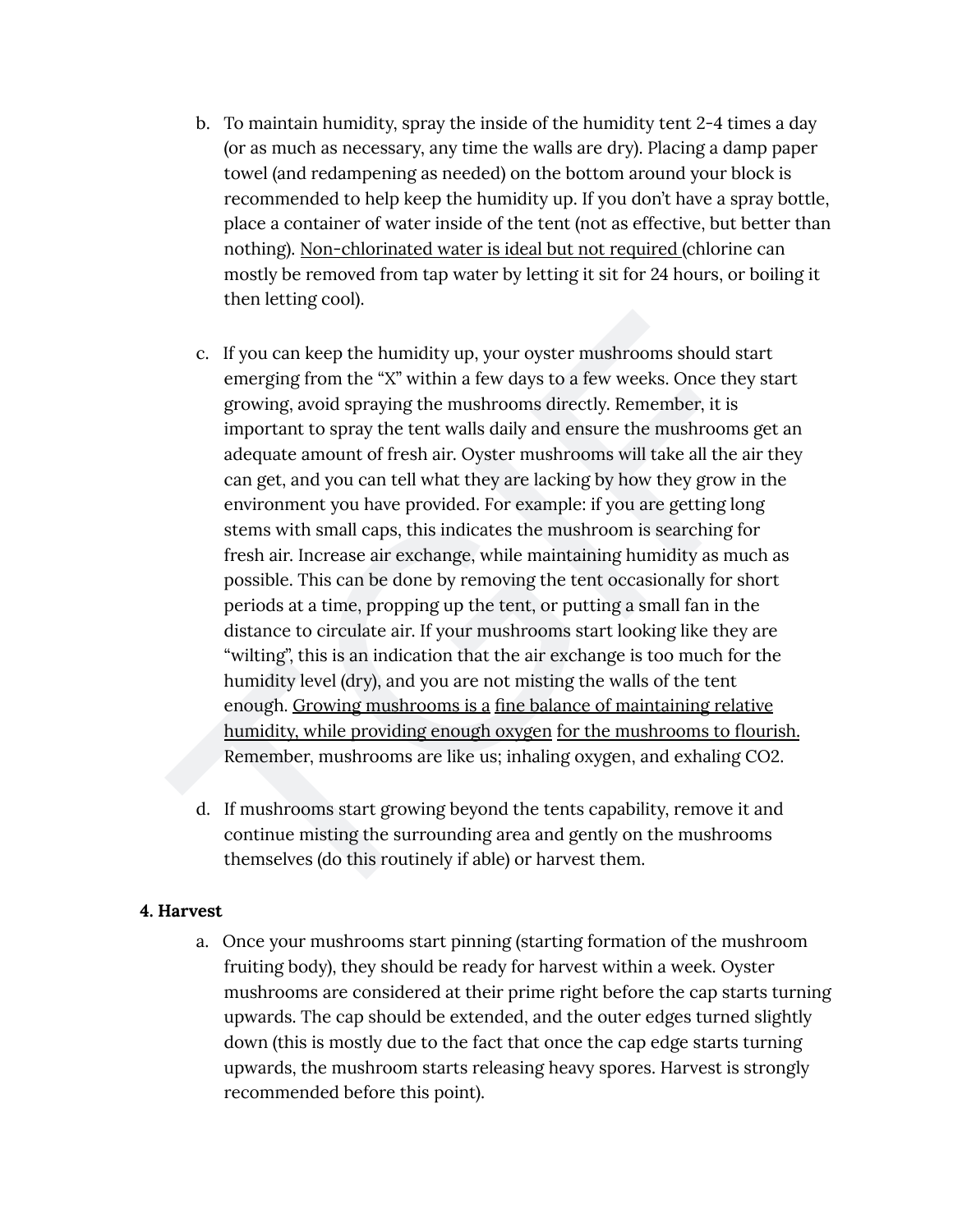a s e with a knife. Enjoy cooked with your dinner, or store in a paper bag in the fridge. These mushrooms should last about a week, but the sooner you use them the better they will be. **Always cook your mushrooms**. Dehydration is also a great option for long term storage.

#### **5. Second Flush**

- a. After your first harvest, continue to maintain humidity for your fruiting block. Over the course of a week or two, a second set of pins should grow through the "X" you initially provided. Some prefer to tape up the initial "X", and put another opening on the opposite side of the bag. These are both acceptable methods.
- The Harvest by grabbing the base of the mushrooms, and give it a twisting<br>motion while gently pulling away from the block. You can also cut the binde, then with a knife. Enjoy cooled with your dinner, or store in a paper b. If you notice your kit is very light, and no mushrooms have emerged after a few weeks, you may need to soak the mushroom block. Do this by submerging it (in the bag) in non-chlorinated (if possible) water. Weigh it down as best as you can. After a few hours or overnight, remove and drain all excess water. Water pooling in the bag can cause contamination, so poking holes to remove is also acceptable.
	- c. Place back under the humidity tent (or whatever you have decided to use) and refer to Section 3.

The mycelium in the block will consume all the available resources before it stops fruiting. It is common to have two flushes of mushrooms, and is possible to have even more. The more flushes you achieve, the smaller the mushrooms will be each time (typically).

Once your bag has stopped producing, it is time to recycle the bag and compost the block. Spent blocks make an excellent addition to your garden soil, so don't be afraid to break it up and mix it in.

We hope you have enjoyed your mushroom growing experience. If you had fun and want to try it again, we invite you to grow our other available gourmet species, like Lions Mane; or watch for the other oyster species (as they come in an array of colors).